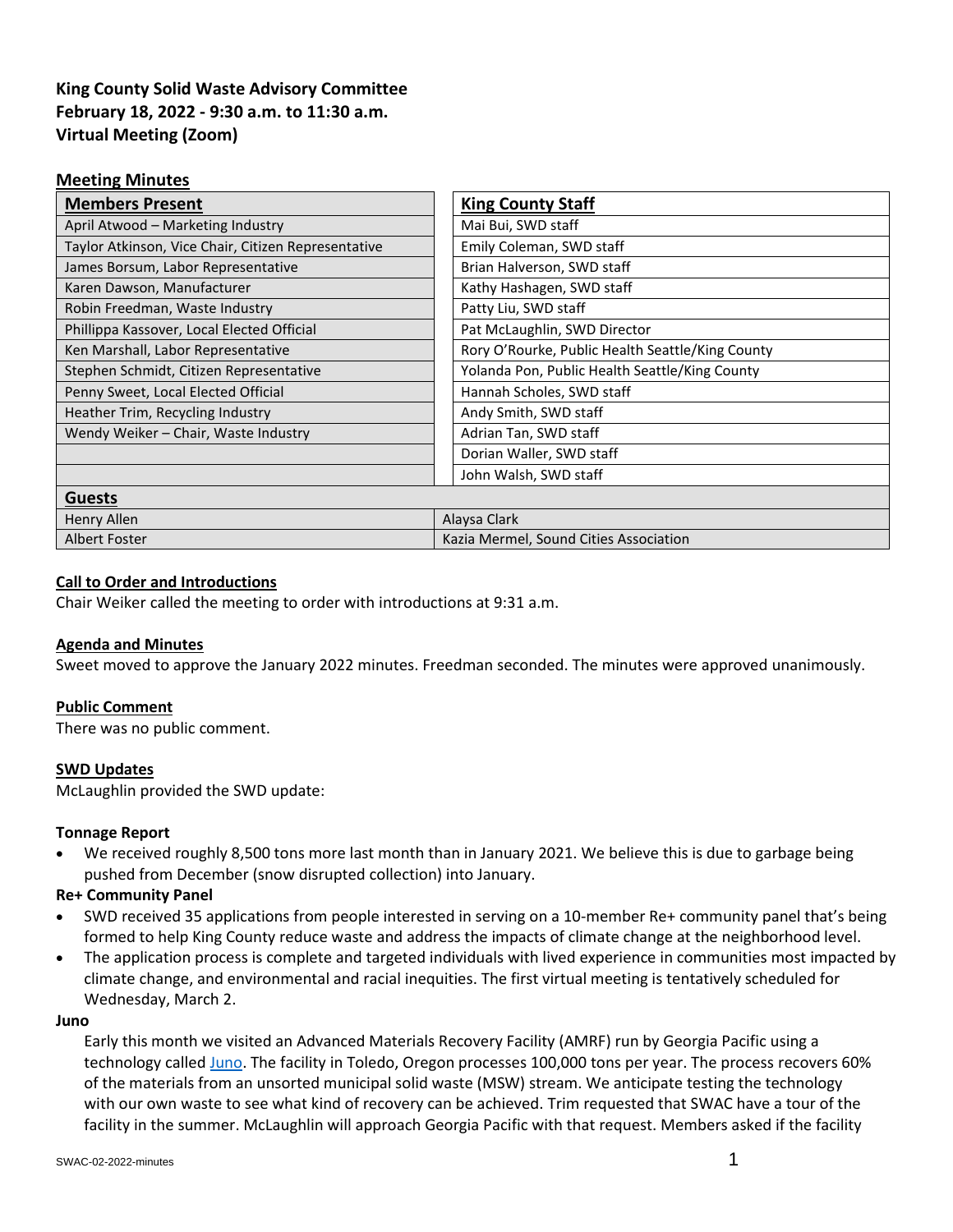had plans to avoid shredded micro-plastics which could eventually enter the food stream. McLaughlin said they have plans for a digester to be attached to the system. The intent is to create energy rather than to create a soil amendment.

Schmidt suggested members read a Time magazine article about Finland talking about their recycling efforts. The article is available [here.](https://time.com/6132391/finland-end-waste/) Finland is apparently leading the EU in reuse, recycling and other efforts.

In response to Marshall's request McLaughlin discussed siting for the Northeast Recycling and Transfer Station (NERTS.) Initially, three sites had been identified and we were ready to begin the SEPA process. The Siting Advisory Group identified a fourth set of parcels to consider. The Core Cities group suggested a fifth site that had been evaluated previously for consideration. We are planning to finalize the internal analysis of those sites this month. We will share the results with the Core Cities in March and initiate the SEPA process. Marshall said that the site on 124<sup>th</sup> in Kirkland is no longer available as it is in the process of being developed.

# **MSWAC Update**

The MSWAC agenda mirrored the SWAC meeting.

Regarding recent legislation discussed at the Regional Policy Committee that would create a Waste To Energy Advisory Committee, a SWAC motion is underway. Sweet asked that members interested in participating in crafting a response to the King County Council and the Regional Policy Committee contact her. Weiker, Atwood, Schmidt, and Atkinson expressed interest.

# **Update - Recruitment**

There are four vacant positions in SWAC representing agriculture, the waste industry, landfill neighbors, and citizens. The position representing education/marketing also needs replacement as April has reached the end of her second term. One application for the waste management industry representative is in process.

# **2022 Legislative Update**

Tan and Scholes briefed MSWAC on the 69th session of the Washington State Legislature. The 60-day session runs through March 11, 2022.

The following legislation did not move further forward during this legislative session

- SB 5697 RENEW Act (includes EPR for packaging and paper products
- SB5658 Truth in labelling and recycled content
- HB 1810 Right to repair
- HB 1801 Repairability index
- SB5492 EPR for wind turbine blades
- HB 1869 EPR for batteries

The following bills continue to move forward.

# **[HB 1663](https://app.leg.wa.gov/billsummary?billnumber=1663&year=2022) Landfill methane gas reduction**

It will:

- Require landfills to install a gas collection and control system and/or submit an annual report based on their size and amount of methane emissions.
- HB1663 would be more stringent and carry more significant consequences than the EPA requirements for greenhouse gas (GHG) emissions.

### **[HB 1799](https://app.leg.wa.gov/billsummary?BillNumber=1799&Year=2021&Initiative=false) Organic materials management.**

It will: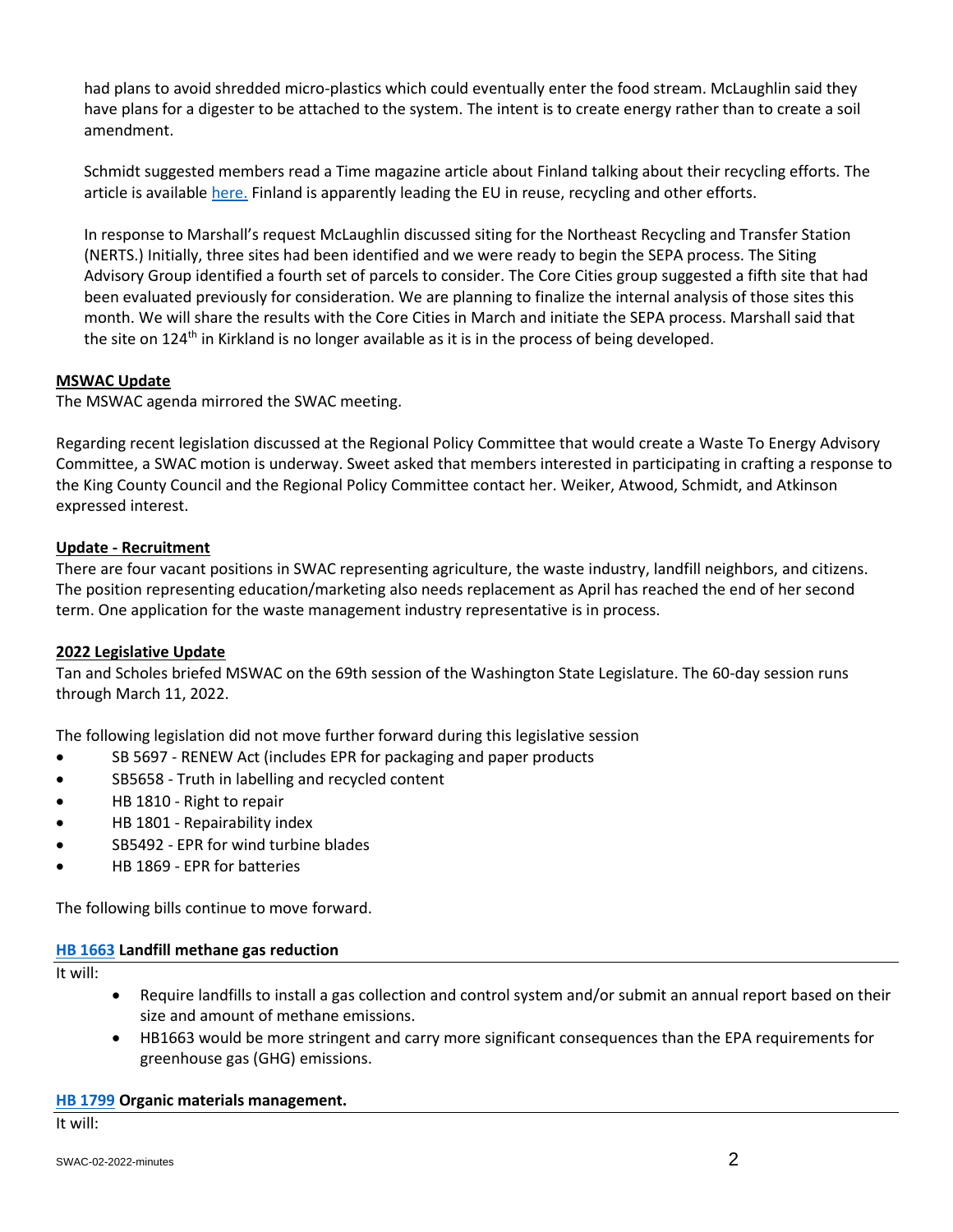- Require changes to divert organic material from landfills and reduce methane emissions such as:
- Providing organics collection services to certain populations
- Local governments must buy back finished compost from processors
- Some businesses must separate organic waste
- Reducing legal liability for food donations
- Establishing the Washington Center for Sustainable Food Management
- Update compostable products labelling
- Creating a compost reimbursement program for farming operations

Some amendments are being considered.

Members discussed the viability of business voluntarily changing to plant-based containers and serving ware. Kassover noted that often local government is responding to community request.

Those involved are still working through an implementation plan regarding the "buy back" of finished compost. We believe the division will be supporting cities with draft ordinance language.

Assuming the bill passes without changes, the following businesses will need to arrange for materials management services for organic waste.

(i) Beginning January 1**, 2024, a business that generates at least eight cubic yards of organic material waste per week** must arrange for organic materials management services specifically for organic material waste;

(ii) Beginning January 1, **2025, a business that generates at least four cubic yards of organic material waste per week** must arrange for organic materials management services specifically for organic material waste; and

(iii) Beginning January 1**, 2026, a business that generates at least four cubic yards of solid waste per week** shall arrange for organic materials management services specifically for organic material waste.

### **Re+**

Liu asked the committee to provide feedback on the Re+ introduction briefing document. She thanked those that had already provided feedback saying many of the issues identified would be addressed in further fast start items. Send further feedback to Liu at [PLiu@kingcounty.gov.](mailto:Plui@kingcounty.gov) Patty will work with Dorian to get the document out to members.

The Re+ community Panel is a diverse group of community members that live, work, and volunteer in King County who will help guide SWD in the equitable implementation of Re+. There are 10 panel members with lived experience as a frontline community member. The goal of the panel is to make sure we are not making historical mistakes that have negative impacts on those communities when implementing Re+.

In response to a question Liu said multi-family housing was not used as a screen for committee members but that it can be discussed during the meetings. The first meeting is planned for March  $2<sup>nd</sup>$  where they will work on team cohesion and agreement. At their March 16 they will begin discussions Re+.

[NextCycle Washington](https://www.nextcyclewashington.com/) is a statewide effort to nurture processes that incorporate waste prevention, repair, reuse, recycling, and/or composting. The support for that work comes in the form of technical assistance and an accelerator. NextCycle Washington is incorporating feedback received at a recent public meeting. About 95 people attended and more feedback is being collected via survey. There are two tracks that will launch in June. The first is prevention and reuse, the second is recycling.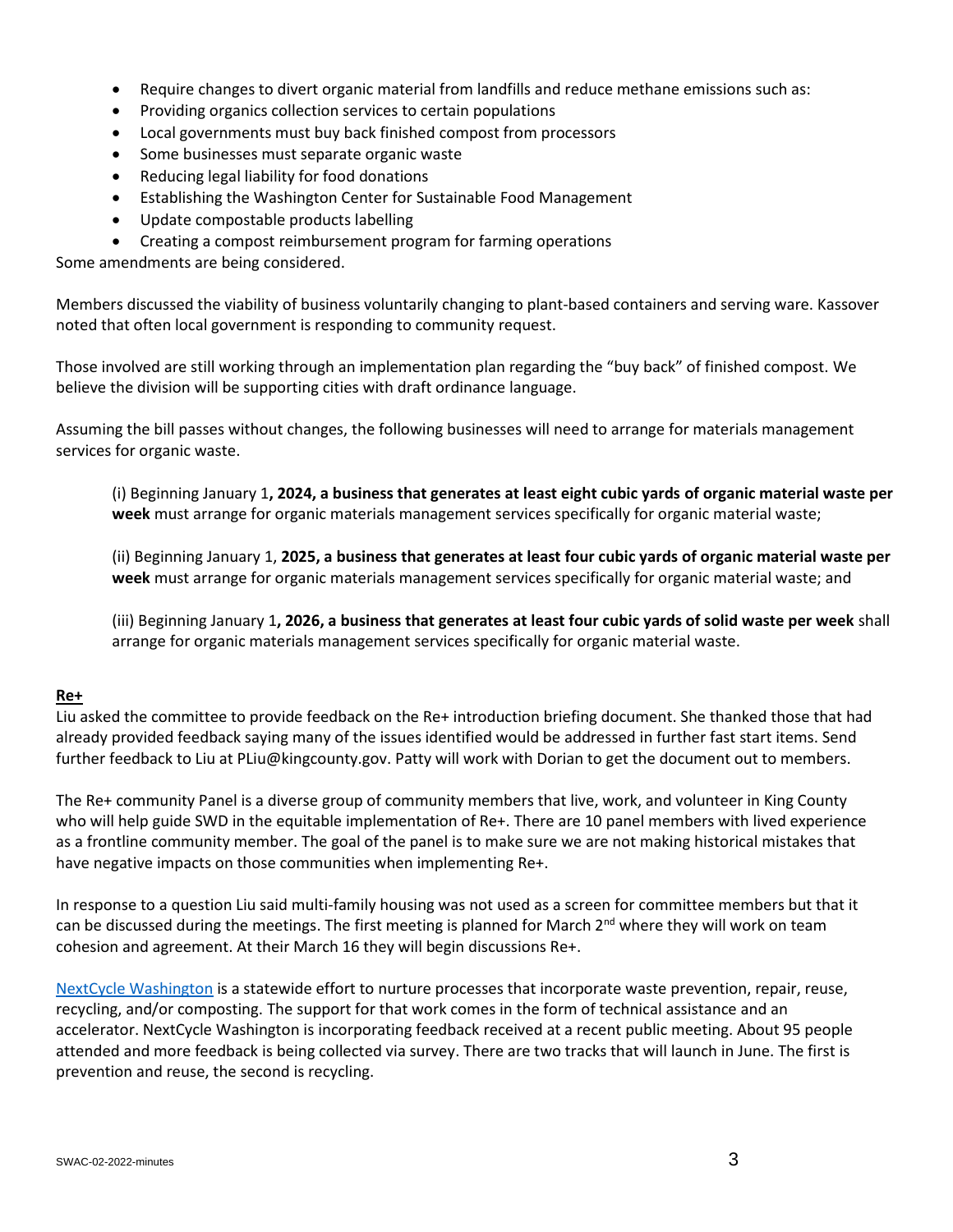The simple, online application process for the competitive Re+ Circular Economy Grants will launch at the beginning of the 2<sup>nd</sup> quarter. These grants support local business or community projects that prevent or divert organics, plastic, and paper from the King County waste stream.

We are also beginning to develop grant programs for cities and schools. The grant request process is online and there will be a pre-proposal meeting to provide training in completing the process. These grants are intended for businesses and community groups. A partnership with a city would also work, but the city would not be the main applicant. Closer to the launch there will be resources that economic development staff in cities could share with local businesses or new businesses in the area.

A member suggested that this information be shared with the Sound Cities Association and K4C. Freedman asked that the information be shared with haulers. Haulers work with businesses that would be interested in the grants. Resources will be available at [NextCycle Washington.](http://www.nextcyclewashington.com/)

Trim noted the synergy between these grants an[d PreCycle Innovation Challenge.](http://www.precyclewa.org/) She suggested that pre-cycle winners could move into the NextCycle and asked members to spread the word about the PreCycle Challenge.

The Re+ briefing with the Executive's office went well. We have the full support of the Executive. The next step is to get involvement from the communities. We are working on a communications plan for that purpose.

Briefing documents for Fast Start Actions are expected in March. The Re+ Plan Draft will be done in April with a Final done in May. Re+ is planned to be launched in June. Hopefully you'll see briefing documents on the fast start items at your next meeting.

# **Preliminary Rate Proposal**

The objective of the presentation was to review the yard waste rate path and the early Re+ budget for 2023-2024, discuss effort to find savings and introduce de-coupled rates. In addition, members heard about the extended bonding subcommittee and preview upcoming rate briefings.

In 2020, the general opinion was to move the yard waste fee toward cost recovery quickly. After reviewing the projected rate increases through 2025, members expressed no comment concerning continuing on that path.

The yard waste rate has not increased for eight to nine years. During that time, disposal fees subsidized yard waste costs. The intent was to impact customer behavior through lower rates. The proposed new rates are still lower than disposal costs but move toward reflecting the actual cost of service for yard waste. And, as we move toward less garbage through Re+ there will be less money. Though there is no requirement to recover costs, it is best practice.

The Re+ budget is being developed but is expected to be approximately \$7M in this biennium and the next. Members heard the types of things that will be included.

The division is reviewing how funds allotted to the division are allocated throughout the organization. Changes in processes occur over time and COVID changed how we do business. This process will align the funds to the function and will also include reviewing the budget by work group, looking for potential savings. We will do this before we go further in the budget process.

In the new model that is focused on cost of service, historic assumptions may shift. For example, historically self-haul fees were the same as basic fees. Regional direct fees were 85% of the basic fee and special waste fees were 120%. When we look more closely at cost of service, the relationship between those different types of fees and the basic fee may change.